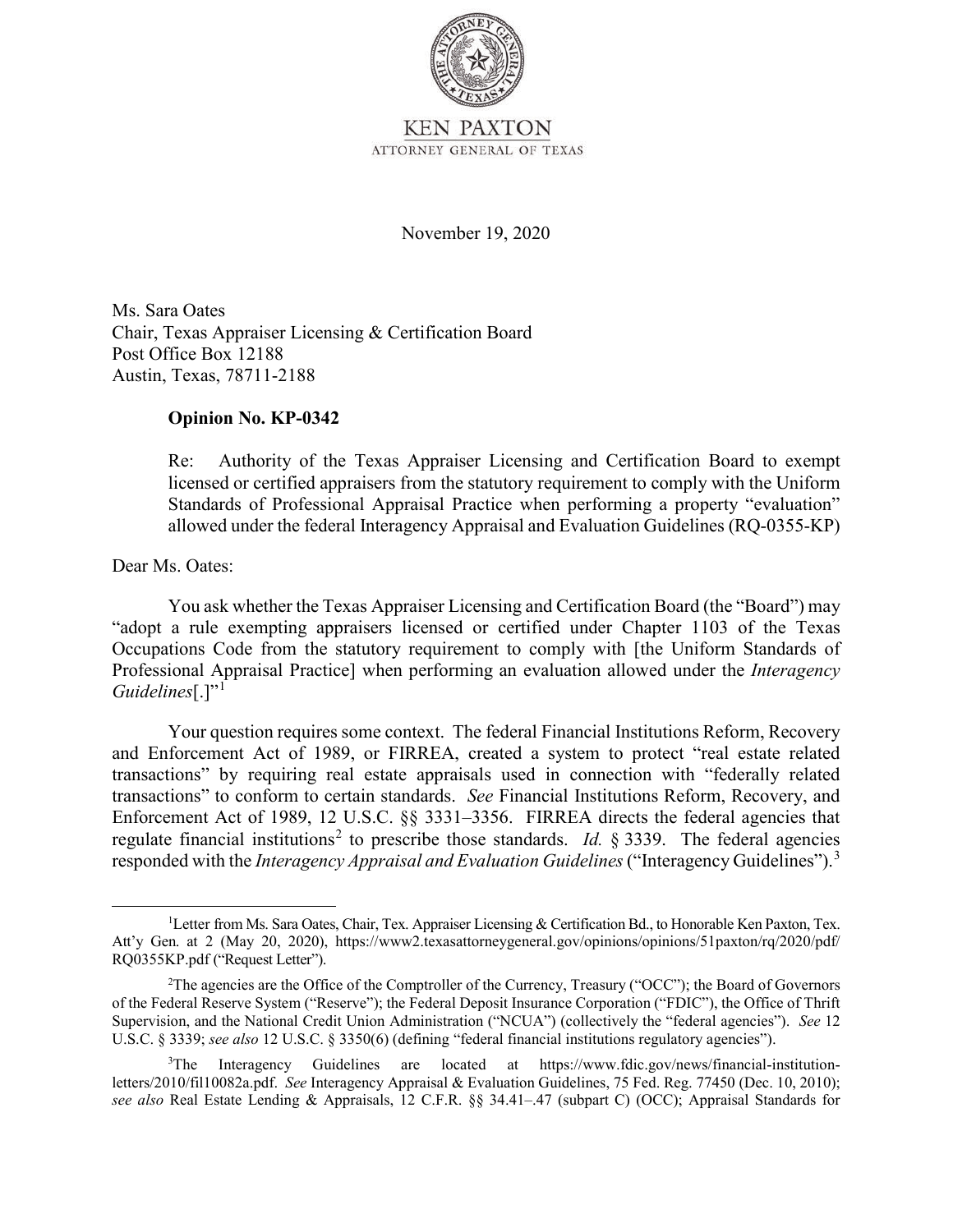real estate appraisers and supervise appraisal-related activities. *Id.* § 3346 (providing for establishment of state appraiser certifying and licensing agencies). At the core of the and the "use of real property or interests in property as security for a loan or investment." *Id*. which an appraisal is not required), 3356 (exempting certain real estate located in rural areas). An appraisal must at a minimum "[c]onform to generally accepted appraisal standards as evidenced § 225.64(a) (same) (Reserve); *id*. § 323.4(a) (same) (FDIC); *id.* § 722.4(a) (NCUA). These  independent source of appraisal standards and appraiser qualifications." *Dwiggins v. Mo. Real Estate Appraisers Comm'n*, 515 S.W.3d 765, 767 (Mo. Ct. App. 2016). However, if a real estate- with the USPAP. *See* 12 C.F.R. § 34.43(b) (requiring the evaluation be consistent with safe and sound banking practices) (OCC), *id*. § 225.63(b) (same) (Reserve), *id.* § 323.3(b) (same) (FDIC). 4 FIRREA also creates a comprehensive framework wherein the states license and certify comprehensive framework is the "real estate related financial transaction," which is a transaction involving the sale, lease, exchange, or refinancing of real property, including property interests, § 3350(5). Relevant to your question, only a subset of the real estate-related financial transactions—"federally related transactions"—require an appraisal. *See id*. §§ 3339, 3350(4)(B) (defining "federally related transaction" in part as one that requires the services of an appraiser); *see also id*. §§ 3341(b) (authorizing the federal agencies to establish a threshold level at or below by the Uniform Standards of Professional Appraisal Practice." 12 C.F.R. § 34.44(a) (OCC); *id*. appraisal standards, known as the Uniform Standards of Professional Appraisal Practice ("USPAP"), are "an evolving set of professional standards developed by the Appraisal Standards Board of the Appraisal Foundation, which is authorized by the U.S. Congress [in FIRREA] as the related transaction is not a "federally related transaction," an appraisal is not required. *See* 12 U.S.C. §§ 3339, 3350(4)(B). Instead, an evaluation is required, and an evaluation need not comply You explain generally that licensed and certified appraisers in Texas must comply with the USPAP, and you are concerned "that some appraisers will lose business opportunities if they are required to conduct evaluations under the more stringent USPAP standards solely because of their professional certification while others are able to conduct evaluations without following those same standards." Request Letter at 1.

 Set in this federal context, your question involves the rulemaking authority of the Board, which is governed by state statute. Chapter 1103 of the Texas Occupations Code regulates the licensure and certification of persons conducting real estate appraisals. *See* TEX. OCC. CODE §§ 1103.001–.5545 ("Texas Appraiser Licensing and Certification Act"). Chapter 1103 prohibits holds a certificate, license, or registration issued under . . . chapter [1103] shall comply with . . . standards at least as stringent as the USPAP. *Id.* § 1103.405. While the Board may adopt rules a person from performing a real estate appraisal "unless the person is licensed or certified as an appraiser under this chapter." *Id.* § 1103.201(a). Section 1103.405 provides that a "person who the most current edition of the Uniform Standards of Professional Appraisal Practice" or other concerning an appraiser's professional conduct that require compliance with the USPAP or its

 Federally Related Transactions, *id.* §§ [225.61–.67](https://225.61�.67) (subpart G), and Real Estate Lending, Appraisal Standards, & Minimum Requirements for Appraisal Management Companies, *id.* §§ [208.50–.51](https://208.50�.51) (subpart E) (Reserve); Appraisals Generally, *id*. §§ 323.1–.7 (subpart A) (FDIC); Appraisals, *id*. §§ 722.1–.7 (NCUA).

 performed by a qualified and experienced person who has no interest in the property. 12 C.F.R. § 722.3(d). 4 NCUA's regulation for transactions not requiring an appraisal requires a written estimate of market value,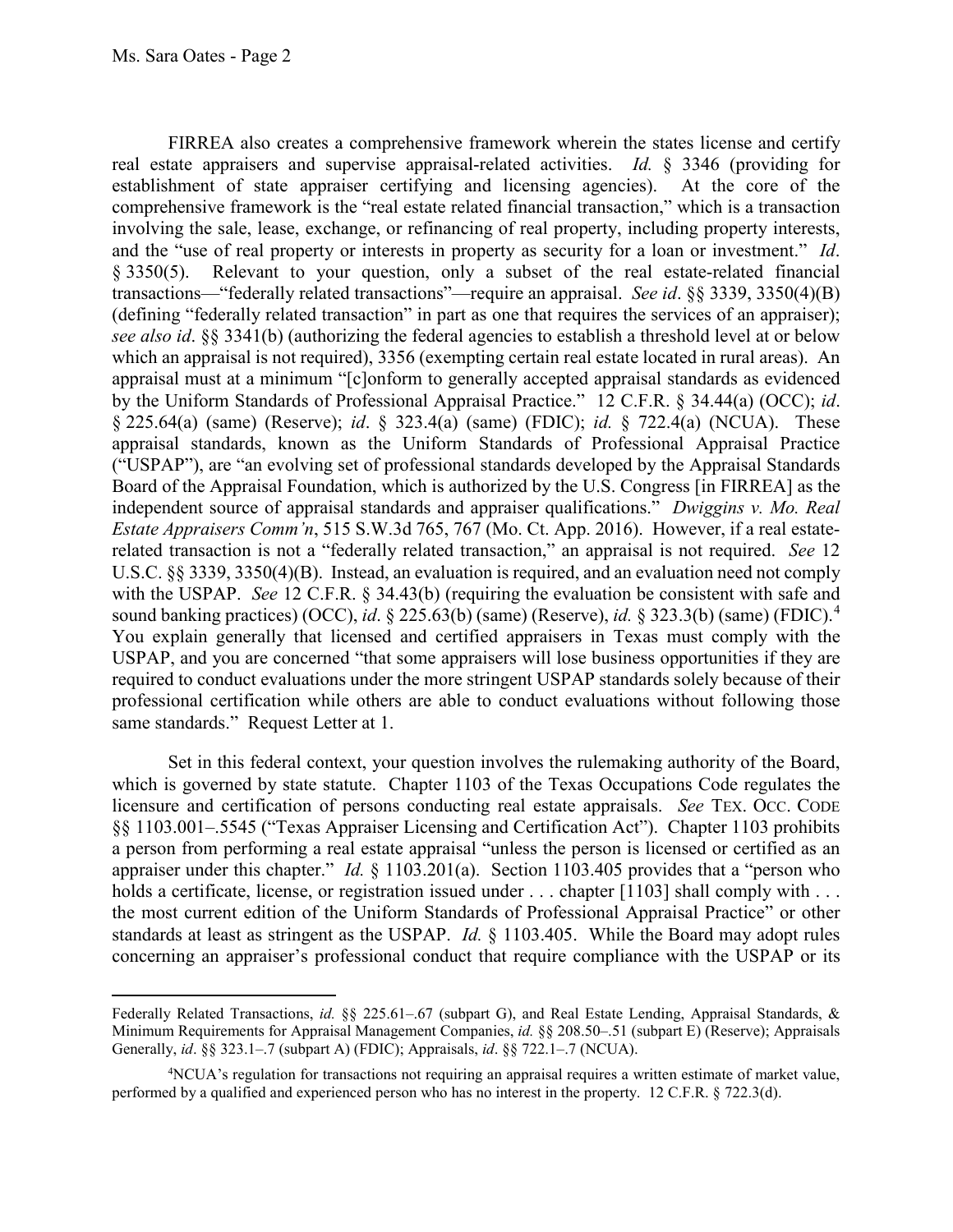equivalent, section 1103.405 imposes that requirement. *See id.* § 1103.154(1)–(3) (authorizing the Board to adopt rules for professional conduct); 22 TEX. ADMIN. CODE § 153.8(a) (Tex. Appraiser Licensing & Certification Bd., Scope of Practice).

 An administrative agency "has only those powers that the Texas Legislature has expressly duties." *Tex. State Bd. of Exam'rs of Marriage & Family Therapists v. Tex. Med. Ass'n*, 511 S.W.3d 28, 33 (Tex. 2017); *see also* TEX. OCC. CODE §§ 1103.151, .154. An agency rule must be consistent with its statutory authority. *Tex. State Bd. of Exam'rs of Marriage & Family Therapists*, 511 S.W.3d at 33. Here, chapter 1103 prohibits a person from performing "an *appraisal* of real estate" without being licensed or certified. TEX. OCC. CODE § 1103.201(a) (emphasis added). estate under chapter 1103 to comply with the USPAP. *Id.* § 1103.405. A board rule exempting a licensed or certified appraiser from compliance with the USPAP when performing an appraisal complying with the USPAP when performing an evaluation under the federal Interagency Guidelines, insofar as an evaluation constitutes an appraisal under that chapter. <sup>5</sup>*See id.*  conferred upon it and those implied powers that are reasonably necessary to carry out its statutory Section 1103.405 requires a person who holds a certificate, license, or registration to appraise real conflicts with that statutory requirement. Therefore, a court would likely conclude that the Board may not adopt a rule exempting an appraiser licensed or certified under chapter 1103 from § 1103.003(1) ("'Appraisal' means, *regardless of whether prepared for a federally related transaction* . . . an opinion of value . . . ." (emphasis added)); *but see id.* § 1103.004(1) (providing that chapter 1103 "does not prohibit . . . a person authorized by law from performing an *evaluation*  of real property . . . ." (emphasis added)).

 an "appraisal," as it may implicate the scope of the regulatory authority of the Board under chapter 1103. *See* TEX. OCC. CODE § 1103.003(1) (defining "appraisal"); *see also* Request Letter at 1. Whether a person conducts an attorney general opinion. *See* Tex. Att'y Gen. Op. No. GA-0867 (2011) at 2 ("Attorney general opinions do not 5 Although you do not directly ask it, we recognize the importance of the question whether an "evaluation" is "evaluation" or "appraisal" for purposes of chapter 1103 requires consideration of fact issues outside the scope of an answer fact questions.").